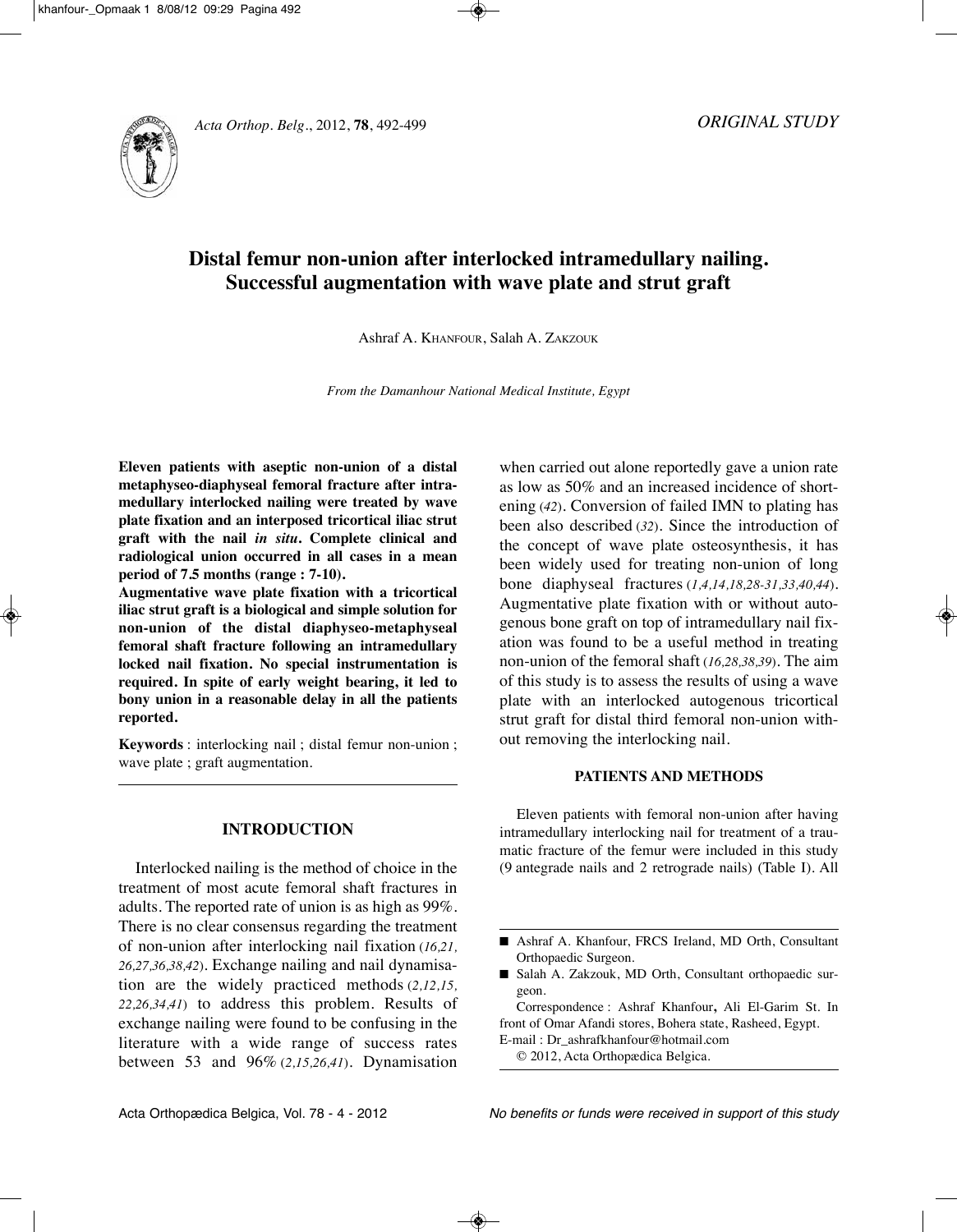| No. | Age $(y)$ | <b>Sex</b>  | First surgery           | No. of previous<br>interferences | Duration since<br>injury $(m)$ | Time to union<br>(m) | Follow-up $(m)$ |
|-----|-----------|-------------|-------------------------|----------------------------------|--------------------------------|----------------------|-----------------|
|     | 21        | m           | Interlocking nail femur |                                  |                                | 4                    | 36              |
|     | 42        | m           | Retrograde femoral nail |                                  | 6                              | 8                    | 12              |
|     | 39        | $\mathbf f$ | Interlocking nail femur | 3                                | 12                             | 6                    | 24              |
|     | 51        | m           | Interlocking nail femur | 2                                | 8                              |                      | 30              |
|     | 49        | m           | Interlocking nail femur |                                  | 4                              | 10                   | 34              |
| 6   | 27        | m           | Interlocking nail femur |                                  | 5                              | 9                    | 14              |
|     | 32        | m           | Interlocking nail femur |                                  | 10                             | 6                    | 18              |
| 8   | 34        | m           | Interlocking nail femur | $\mathcal{D}_{\mathcal{A}}$      | 10                             | 8                    | 22              |
| Q   | 35        | m           | Retrograde femoral nail |                                  | 7                              | 8                    | 18              |
| 10  | 40        | m           | Interlocking nail femur |                                  | 6                              | 6                    | 26              |
| 11  | 57        | m           | Interlocking nail femur |                                  |                                | 9                    | 32              |

Table I. — Patients demography

were treated by augmentative wave plate fixation and iliac bone graft with the nail *in situ* at Damanhur National Medical Institute in the period between January 2008 and December 2010. The inclusion criteria were : (a) distal metaphyseo-diaphyseal fracture ; (b) aseptic non-union confirmed clinically and by laboratory investigation (complete blood picture, erythrocyte sedimentation rate, and C-reactive protein). The mean age for the patients was 40 years (range : 21-57). Ten were males and only one was female. All the patients had previous intramedullary nailing. They had a mean of 1.36 (range : 1-3) previous interferences. Three patients had repeat surgery after the intramedullary nailing. One patient had 2 sessions : dynamisation after 6 months and exchange nailing after 9 months. One patient had dynamisation after 4 months and the last one had grafting after 6 months. The main duration from the initial surgery was 7.1 months (range : 4-12).

Established non-union of the femur was defined as a failure of the fracture to demonstrate complete healing within 6 months or a lack of progression toward healing within a 3-month period on serial radiographs. There was evidence of chronic fracture site pain, motion at the fracture site felt by the patient or elicited by the examining doctor, and decreased ability to ambulate. Radiographically, there was increased fracture edge sclerosis, absence of bone crossing the fracture site, and persistent fracture lines.

### **Operative technique**

Under spinal anaesthesia, the patient was positioned in lateral decubitus. A lateral approach was used with minimal soft tissue dissection. After confirmation of absence of infection, the fracture ends were thoroughly debrided and refreshed. Multiple drill holes and decortication of multiple small areas of the cortices near the fracture were carried out to increase raw bone surfaces. A tricortical strut  $2 \times 5$  cm autograft together with additional cortico-cancellous bone chips were then taken from the ipsilateral ilium wing. An AO/ASIF 4.5 mm broad dynamic compression plate 12-14 holes was contoured using a plate-bending device to provide a gentle sloping wave in the middle of the plate to lift its mid-portion 0.5 to 1.0 cm away from the bone in the region of the non-union. The length of the plate was chosen so that 3-4 screws could be placed both proximally and distally to the fracture either in front or behind the nail depending on nail position, anatomy of the femur, and direction needed to displace the fracture end either anterior or posterior in order to improve the reduction. If distraction was present at the non-union site, removing interlocking bolts at one end of the IMN was needed to achieve compression (Fig. 1). The tricortical iliac strut graft was then fastened firmly between the concavity of the wave portion of the plate and the lateral cortex of the femur bridging the fracture site. It was snuggly pressed to the lateral bone at the end of screw tightening. There was no difficulty in insertion of bicortical screws as the canal was wide enough at this area. The fracture site was circumferentially packed with corticocancellous bone graft chips. Lastly, closure under Portovac suction was carried out.

Patients were immediately advised for full weight bearing on the affected extremity with continuous knee and hip exercises. Clinical follow-up was conducted at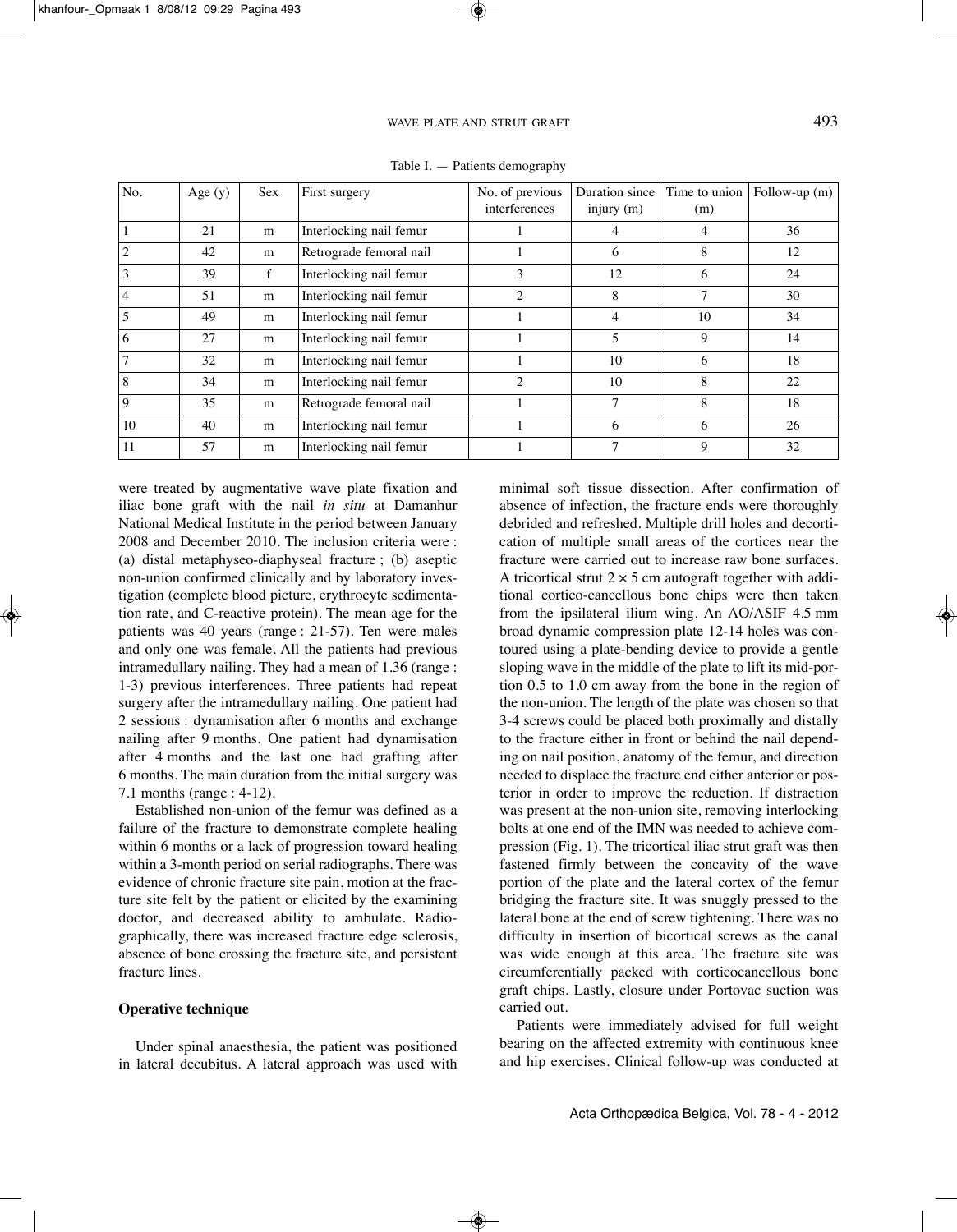

*Fig. 1.* — (a) Non-union of the distal metaphyseo-diaphyseal right femur 7 months after retrograde nailing in a 35-year-old male. Augmentative wave plate-strut graft fixation with the nail *in situ.* The proximal locking screws were removed to achieve compression. Union was achieved after 8 months. (b) End follow-up after 18 months : radiological union with fully integrated strut graft.

2 weeks, 6 weeks, and then monthly until union was achieved. Union was defined clinically by absence of pain at the non-union site and radiologically by the appearance of satisfactory bridging callus.

#### **RESULTS**

The average delay of complete clinical and radiological union was 7.5 (range, 7-10) months after final revision surgery (Fig. 1). There were no complications during the procedures. we had no postoperative infections. The mean follow-up period was 24.2 (range, 12-36) months. All patients were ambulatory without pain at the fracture site during weight bearing at the final follow-up. There were no donor site morbidities following resection of the iliac graft. None of our patient had any restriction of motion in hip and knee joints at the time of final follow up.

## **DISCUSSION**

The non-union rate after contemporary nailing techniques appears to be 6-12% (*26,27,36*). Boyd *et* *al*, Finkemeier *et al*, Crowley *et al*, and wu described that "the key factors" for effective treatment of non-union and appropriate healing were osteogenesis stimulation, good bone contact, compression, and solid fixation (*5,9,11,43*). In the face of the reported unsatisfactory results of exchange nailing and dynamisation of an interlocking nail, the need for different modalities of treatment was aroused to address this difficult problem of nonunited fractures of the femur. Exchange nailing remained in many regards the treatment of choice. It provides rigid fixation and offers osteogenic potential that allows early ambulation. Conflicting reports on its success have been recently documented (*11,12,15,26*). Several authors reported union rates of 96% with a relatively low morbidity (*12,15,37*). weresh *et al* reported a union rate after exchange of 53% and have demonstrated that the effectiveness of exchanging an IMn is not as uniform as once believed (*41*). Banaszkiewicz *et al* concluded that although fracture healing was eventually achieved in 95% of their cases, complications following exchange nailing occurred in 11 out of 19 fractures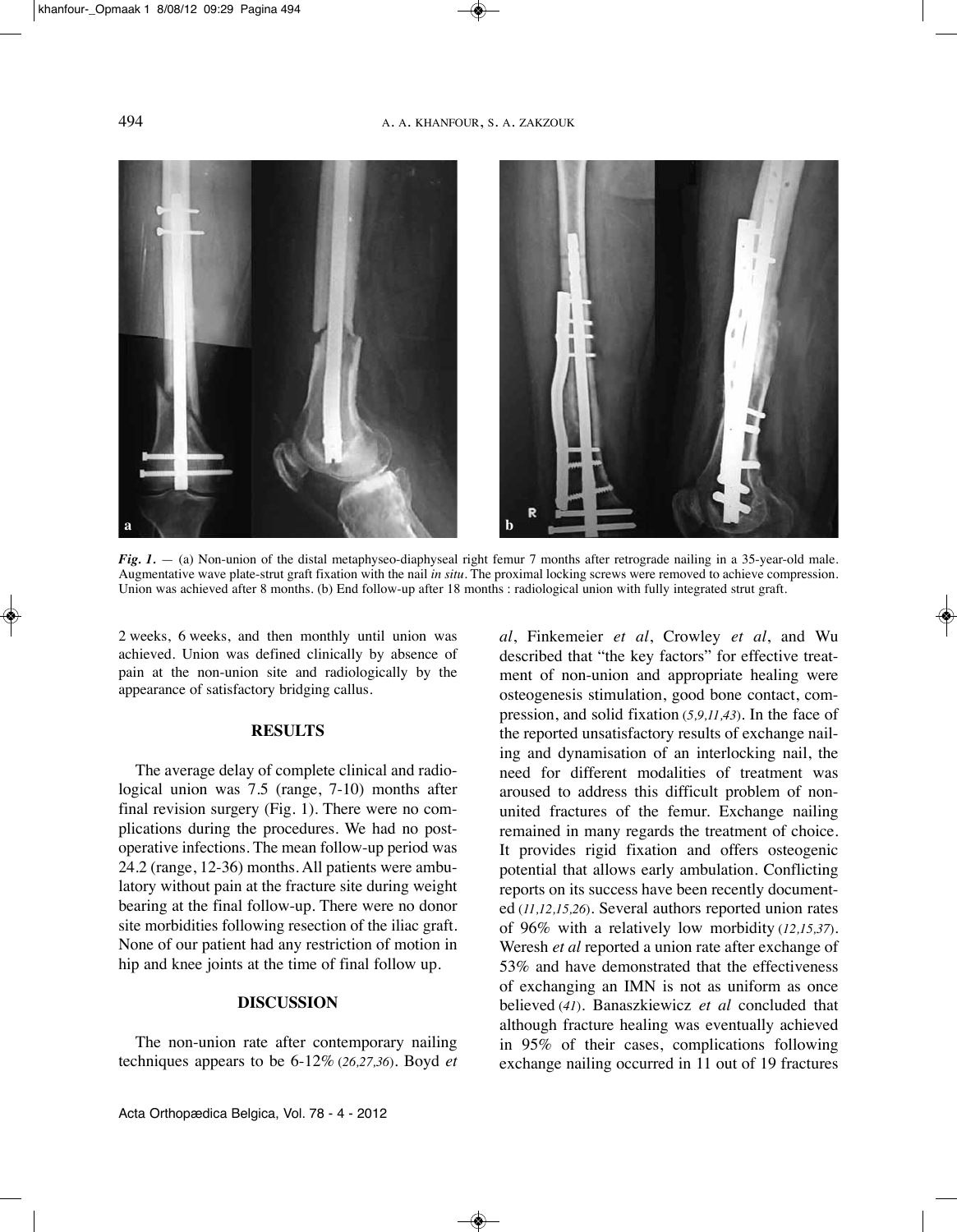(58%), and additional surgery was required to achieve union or to deal with complications (*2*). Four cases needed repeat exchange nailing, two had an Ilizarov frame application and five had nail removal for pain and irritation. They recommended that the role of reamed exchange nailing in the treatment of femoral non-union should be re-evaluated (*2*). On reviewing the literature, it was found that while exchange nailing is worth considering, especially in cases of femoral non-union of the isthmus region, it may not be ideal in several situations as in diaphyseo-metaphyseal fractures, in atrophic or oligotrophic non-unions, that necessitate debridement and bone graft, and finally, in cases where exchange IM nailing may risk excess morbidity as in buried nails, in obese patients, or in cases of a retrograde IMN requiring knee arthrotomy (Fig. 1) (*16*). Many authors did not postulate exchange nailing for distal femoral non-union and recommended augmentation plating with the nail *in situ* (*6,19,37*).

Dynamisation on the other hand was not found to be beneficial to achieve union, particularly in comminuted fractures. It produced a significant instability at the non-union site and femoral shortening (*19*). Conversion of failed IMn to plating has the disadvantage of a long incision to fix the plate, prolongation of the operative time to remove the nail in addition to loss of the stabilizing effect of the nail. Surface fixation provided by the plate is mechanically weaker than medullary fixation and does not allow weight bearing until the fracture unites (*32*).

Augmentative plate fixation with an *in situ* intramedullary nail was described by Ueng et al in 1997 (*38*). Since then, many authors have reported on the same technique with 100% rate of union using either traditional or locked plates (*3,7,13,16, 19,32,38,39*). The general shortcoming of these publications was the small number of cases (Table II). The concept of wave plate osteosynthesis was described by weber *et al* in 1982 (*40*). The novel idea in this study was the combination of an augmentation 4.5 AO broad DCP wave plate and an interlocked iliac strut graft to fix a femoral nonunion with the interlocking nail *in situ.*

Park *et al* found a 2.6-fold increase in bending stiffness and a 3.3-fold increase in torsional stiffness in plate augmentation leaving a nail *in situ* compared to interlocking nailing only in the distal third fracture of the femur (*25*). The absolute fixation power at the fracture site by an interlocking intramedullary nail, especially against rotational force, is limited : a rotational movement of 10-15° at the fracture site fixed with an interlocking intramedullary nail did not need much force. In distal shaft or comminuted fractures of the femur the canal-filling is missing, which reduces stability in both bending and rotation. These cases may require more stability than is afforded by interlocking intramedullary nailing alone and augmentative plating is indicated in such cases (*6,7,19,37*).

It was found that while the retained nail acts as a load-sharing device, neutralizing shear forces on the non-union site and maintaining alignment of the fracture, the plate augments the fixation and prevents rotary instability. The screws will assist in improving the reduction and fixation of fractures at the metaphyseal-diaphyseal junction and will function against the retained nail like blocking screws, when there is a strong tendency for axial displacement. The screws of the plate will press the nail against the wall of the widened medullary canal and consequently will increase bone-to-nail contact along the bone shaft and so will decrease the working length of the nail. The end result is a rigid femoral combination fixation that allows early postoperative weight bearing and physiotherapy (*10,13, 17,35*).

Traditional and locked plates are weakest in bending and torsion and during cyclical loading. In the presence of medial or segmental bony defects they are subjected to an excessive local concentration of bending forces and possible failure (*4,26,29*). Locking plates do not allow choosing screw direction and application of the plate in the presence of an intramedullary nail can be difficult (*13*). Many mechanical advantages have been described for the wave plate. Firstly, contouring of a plate into a wave form enhances its mechanical role by distributing this bending force over a wide area rather than focusing it at a local fulcrum with the consequent decreased incidence of plate failure (*4,23,29,31*). Secondly, although the wave bends in the plate will translate the axial load laterally with the subsequent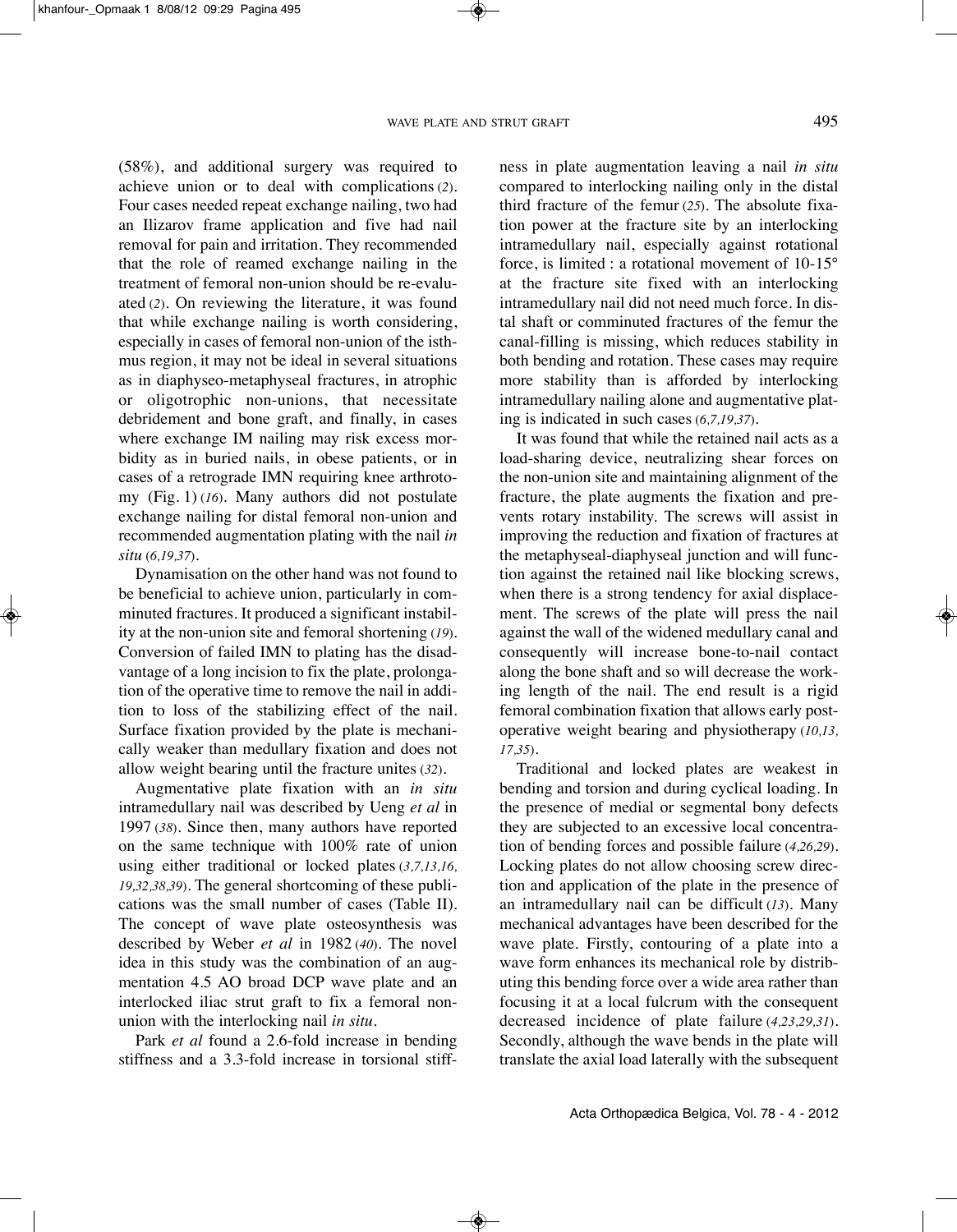| literature<br>a |
|-----------------|
| ō               |
| Review          |
|                 |
| $\blacksquare$  |
| Table           |

| Success Remarks                                   | - Cancellous bone grafting was used in<br>- Used AO DCP bicortical fixation<br>only 7 cases.          | - Cancellous bone grafting was used in<br>- Used AO DCP bicortical fixation<br>3 cases.                | - Cancellous bone grafting was used in all<br>- Used AO DCP bicortical fixation<br>cases.                    | -Cancellous bone grafting was used in all<br>- Uses AO DCP unicortical fixation-The<br>IMN was changed to a dynamic mode<br>before plating.<br>cases. | - Cancellous bone grafting was used in all<br>-4.5-mm broad DCP Or Condylar plate<br>with bicortical fixation<br>cases. | - Cancellous bone grafting was used in all<br>- Long broad 4.5-mm LC-DCP bicortical<br>fixation<br>cases.           | - Locked plating unicortical fixation.<br>- Included only non isthmic and<br>oligotrophic/atrophic nonunion.<br>- bone graft for all cases. | - Cancellous bone grafting was used in all<br>-4.5-mm broad DCP bicortical fixation.<br>cases.                              |
|---------------------------------------------------|-------------------------------------------------------------------------------------------------------|--------------------------------------------------------------------------------------------------------|--------------------------------------------------------------------------------------------------------------|-------------------------------------------------------------------------------------------------------------------------------------------------------|-------------------------------------------------------------------------------------------------------------------------|---------------------------------------------------------------------------------------------------------------------|---------------------------------------------------------------------------------------------------------------------------------------------|-----------------------------------------------------------------------------------------------------------------------------|
| rate                                              | 100%                                                                                                  | $100\%$                                                                                                | $100\%$                                                                                                      | 100%                                                                                                                                                  | 100%                                                                                                                    | 100%                                                                                                                |                                                                                                                                             | 100%                                                                                                                        |
| Mean time<br>for union<br>(months)                | 7 (range,<br>$6 - 10$                                                                                 | 5.4 (range,<br>$4-7$                                                                                   | 7.2                                                                                                          |                                                                                                                                                       | 4.78                                                                                                                    | 5                                                                                                                   | 7.5 (range, 100%<br>$6 - 12$                                                                                                                | 4.3                                                                                                                         |
| from initial<br>(months)<br>elapsed<br><b>NIX</b> | 15 (range<br>$6 - 32$                                                                                 | $\frac{9 \text{ (range)}}{7-13}$                                                                       | $\supseteq$                                                                                                  |                                                                                                                                                       |                                                                                                                         | 8.8                                                                                                                 |                                                                                                                                             | 7-9                                                                                                                         |
| No. of Time<br>cases                              | $\overline{17}$                                                                                       | 5                                                                                                      | 15                                                                                                           | $\vec{4}$                                                                                                                                             | 25                                                                                                                      | 7                                                                                                                   | $\overline{13}$                                                                                                                             | $\overline{4}$                                                                                                              |
| Title                                             | Management of Femoral Nonunion after<br>Augmentative Plate Fixation for the<br>Intramedullary Nailing | Management of Femoral Nonunion with<br>Augmentative Plate Fixation for the<br>Broken Interlocking Nail | for non-union of femoral shaft fractures<br>Plate augmentation leaving the nail in<br>situ and bone grafting | Treatment of the Femoral Shaft<br>Intramedullary Nailing<br>Nonunion Occurred<br>after I                                                              | Nonunion After Intramedullary Nailing<br>Augmentation Plate Fixation for the<br>Treatment of Femoral and Tibial         | Intramedullary Nail With Autogenous<br>Fixation of Femoral Nonunions<br><b>Bone Grafting</b><br>E<br>Over:<br>Plate | nailing with augmentative locked plating<br>Management of femoral diaphyseal<br>nonunion after<br>and bone graft                            | Failed intramedullary nailing of femur:<br>and plate augmentation with the nail in<br>eduction<br>open <sub>1</sub><br>situ |
| Year                                              | 1997                                                                                                  | 1998                                                                                                   | 2005                                                                                                         | 2007                                                                                                                                                  | 2009                                                                                                                    | <b>2011</b>                                                                                                         | 2011                                                                                                                                        | 2011                                                                                                                        |
| Source                                            | J Trauma                                                                                              | J Trauma                                                                                               | Int Orthop                                                                                                   | Orthop Assoc<br>J Korean                                                                                                                              |                                                                                                                         | J Orthop<br><b>Trauma</b>                                                                                           | Surgery                                                                                                                                     |                                                                                                                             |
| Authors                                           | Ueng SW $et$<br>$dl(38)$                                                                              | Ueng SW<br>and Shih<br>CH.(39)                                                                         | Choi YS and<br>Kim KS. $(7)$                                                                                 | Jung HG et<br>al(19)                                                                                                                                  | Birjandinejad Orthopedics<br>A et al $(3)$                                                                              | Hakeos WM<br>et al (16)                                                                                             | Gao KD et al Orthopaedic<br>$(13)$                                                                                                          | Said GZ et al Int Orthop<br>(32)                                                                                            |

496 A. A. KhAnFOuR, S. A. ZAKZOuK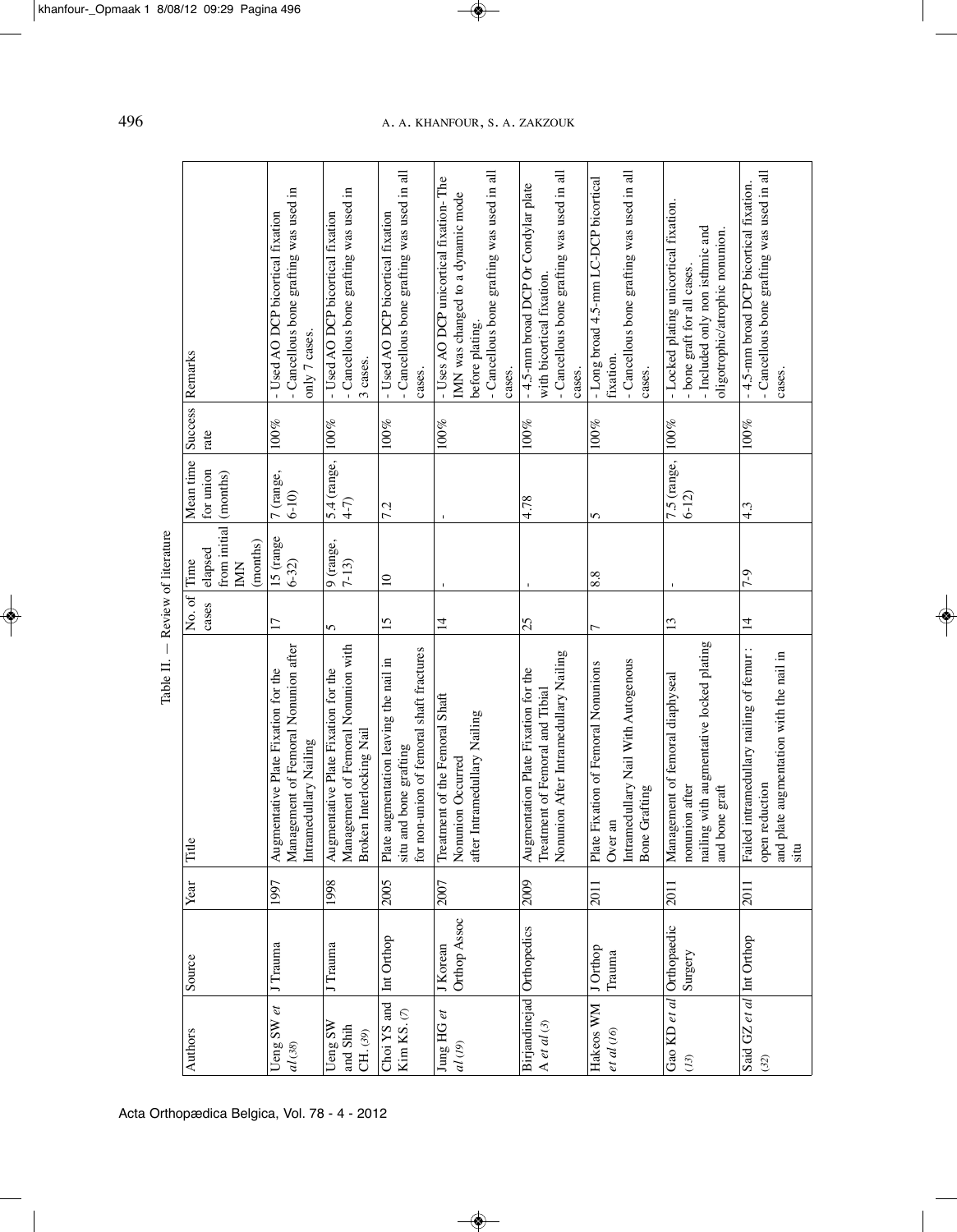



*Fig. 2.* — A diagram showing the effect of the axial load on the femur fracture fixed by wave plate in presence of a medial cortical defect. a : without the block under the wave segment of the plate, displacement of the lateral wall of the femur toward the plate will occur. The plate will bend under the compression load with subsequent failure of the system. b : With a block under the wave segment of the plate. The plate is then less likely to fail from cyclic loading.

increase in the bending moment arm on cyclical loading, this is beneficial in cases with medial cortical defect where the intact or reconstituted lateral cortex in these cases will support the compressive forces on the femur and allow the plate to function as a lateral tension band (*9,20,29,30,40*). Lastly, the use of the tricortical iliac strut graft locked in under the wave segment of the plate will add a great mechanical advantage as this block will not allow the femur to deform toward the wave. Through the interlocked graft there will be a contact of the wave with the lateral cortex that will act like a fulcrum distant from the plate. The medial cortex will be offloaded (*23*) : on axial loading, the compression force which is normally loaded on the medial cortex will be translated laterally to the lateral cortex while the tension force normally exerted on the lateral cortex will be also translated laterally to the wave plate. So, the forces on the wave plate become primarily tensile rather than bending. The plate is then less likely to fail under cyclic loading (Fig. 2). Kojima *et al* proved in their *in vitro* study that using this strut enables using a long wave bent section without decreasing the mechanical stability of the bone plate construct (*23*). The tricortical iliac crest graft adds good structural properties until healing, while the cancellous grafts add osteogenic and osteoconductive potential.

Biologically, the combined wave plate, interlocked graft and cancellous bone have many advantages. we limit operative dissection to preserve blood supply to bone. The wave plate has no contact at the critical site of pathology. The strut is placed in a well-vascularised bed and keeps the ability for good incorporation and rapid revascularisation (*30*). Lastly, it maintains fracture alignment without absolute rigidity and permits axial micromotion promoting union with a good secondary callus formation (*20*). There was some concern that plate augmentation after intramedullary nailing might cause a disastrous event in the vascular supply of the femur but this did not occur. Although Cole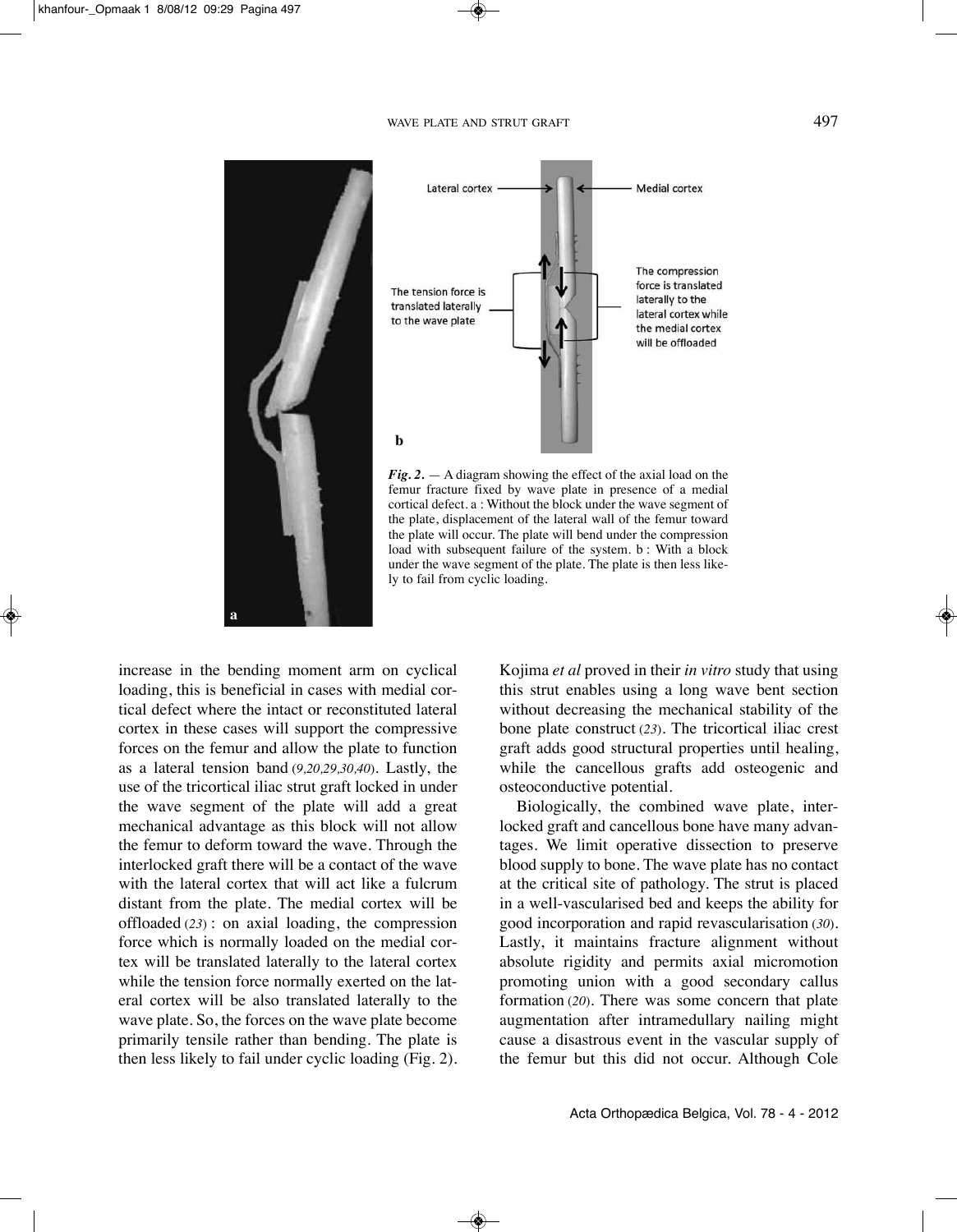examined the vascular supply of the femur after intramedullary nailing and showed the whole vascular supply of the femur had been restored as early as 2 weeks after nailing, in recent studies most authors unanimously agreed that the intramedullary arterial system appears to be restored by three months (*8,24*).

We conclude that augmentative wave plate fixation with tricortical iliac strut graft is a biological solution for non-union of the distal diaphyseometaphyseal femoral shaft fracture following an intramedullary locked nail fixation. The technique is simple and does not require any special instrumentation. It facilitates early weight bearing and gives a recovery from non-union within a reasonable delay.

### **REFERENCES**

- **1. Angelini AJ, Livani B, Flierl MA, Morgan SJ, Belangero WD.** Less invasive percutaneous wave plating of simple femur shaft fractures : A prospective series. *Injury* 2010 ; 41 : 624-628.
- **2. Banaszkiewicz PA, Sabboubeh A, MacLeod I, Maffulli N.** Femoral exchange nailing for aseptic nonunion : not the end to all problems. *Injury* 2003 ; 34 : 349- 356.
- **3. Birjandinejad A, Ebrahimzadeh MH, Chabock HA.** Augmentation plate fixation for the treatment of femoral and tibial nonunion after intramedullary nailing. *Orthopedics* 2009 ; 32 : 409-412.
- **4. Blatter G, Weber BG.** wave plate osteosynthesis as a salvage procedure. *Arch Orthop Trauma Surg* 1990 ; 109 : 330-333.
- **5. Boyd HB, Lipinski SW, Wiley JH.** Observations on nonunion of the shafts of the long bones, with a statistical analysis of 842 patients. *J Bone Joint Surg* 1961 ; 43-A : 159-168.
- **6. Brinker MR, O'Connor DP.** Exchange nailing of ununited fractures. *J Bone Joint Surg* 2007 ; 89-A : 177-188.
- **7. Choi YS, Kim KS.** Plate augmentation leaving the nail in situ and bone grafting for non-union of femoral shaft fractures. *Int Orthop* 2005 ; 29 : 287-290.
- **8.** C**ole JD.** The vascular response of bone to internal fixation. In : Browner BD (ed). *The Science and Practice of Intramedullary Nailing*. williams and wilkins 1996. p 43- 69.
- **9. Crowley DJ, Kanakaris NK, Giannoudis PV.** Femoral diaphyseal aseptic non-unions : Is there an ideal method of treatment ? *Injury* 2007 ; 385 : 555-563.
- **10. Eveleigh RJ.** A review of biomechanical studies of intramedullary nails. *Med Eng Phys* 1995 ; 17 : 323-331.
- **11. Finkemeier CG, Chapman MW.** Treatment of femoral diaphyseal nonunions. *Clin Orthop Relat Res* 2002 ; 398 : 223-234.
- **12. Furlong AJ, Giannoudis PV, DeBoer P** *et al.* Exchange nailing for femoral shaft aseptic non-union. *Injury* 1999 ; 30 : 245-249.
- **13. Gao KD, Huang JH, Tao JT** *et al.* Management of femoral diaphyseal nonunion after nailing with augmentative locked plating and bone graft. *Orthop Surg* 2011 ; 3 : 83-87.
- **14. Gerber A, Marti R, Jupiter J.** Surgical management of diaphyseal humeral nonunion after intramedullary nailing : wave-plate fixation and autologous bone grafting without nail removal. *J Shoulder Elbow Surg* 2003 ; 12 : 309-313.
- **15. Hak DJ, Lee SS, Goulet JA.** Success of exchange reamed intramedullary nailing for femoral shaft nonunion or delayed union. *J Orthop Trauma* 2000 ; 14 : 178-182.
- **16. Hakeos WM, Richards JE, Obremskey WT.** Plate fixation of femoral nonunions over an intramedullary nail with autogenous bone grafting. *J Orthop Trauma* 2011 ; 25 : 84- 89.
- **17. Harris T, Ruth JT, Szivek J, Haywood B.**The effect of implant overlap on the mechanical properties of the femur. *J Trauma* 2003 ; 54 : 930-935.
- **18. Jorge SRN, Cocco LF, Kawano C, Fernandes HJA, Reis FB.** The wave plate method in nonunited femoral shaft fractures treatment. *Acta Orthop Bras* 2006 ; 14 : 17- 21.
- **19. Jung HG, Kim DJ, Kim BH, Chng YY.** Treatment of the femoral shaft nonunion occurred after intramedullary nailing. *J Korean Orthop Assoc*. 2007 ; 42 : 653-658.
- **20**. **Karnezis IA.** Biomechanical considerations in 'biological' femoral osteosynthesis : an experimental study of the 'bridging' and 'wave' plating techniques. *Arch Orthop Trauma Surg* 2000 ; 120 : 272-275.
- **21. Kempf I, Grosse A, Beck G.** Closed locked intramedullary nailing. Its application to comminuted fractures of the femur. *J Bone Joint Surg* 1985 ; 67-A : 709-720.
- **22. Kim JR, Chung WC, Shin SJ, Seo KB.** The management of aseptic nonunion of femoral shaft fractures after interlocking intramedullary nailing. *Eur J Orthop Surg Traumatol* 2011 ; 21 : 171-177.
- **23. Kojima KE, Hungria Neto JS, Fucs PM.** In vitro evaluation of the influence of the wave length and height in the wave-plate osteosynthesis. *Arch Orthop Trauma Surg* 2010 ; 130 : 1133-1139.
- **24. Pape HC, Giannoudis P.** The biological and physiological effects of intramedullary reaming. *J Bone Joint Surg* 2007 ; 89-B : 1421-1426.
- **25. Park K, Kim K, Choi YS.** Comparison of mechanical rigidity between plate augmentation leaving the nail in situ and interlocking nail using cadaveric fracture model of the femur. *Int Orthop* 2011 ; 35 : 581-585.
- **26. Pihlajamaki HK, Salminen ST, Bostman OM.** The treatment of nonunions following intramedullary nailing of